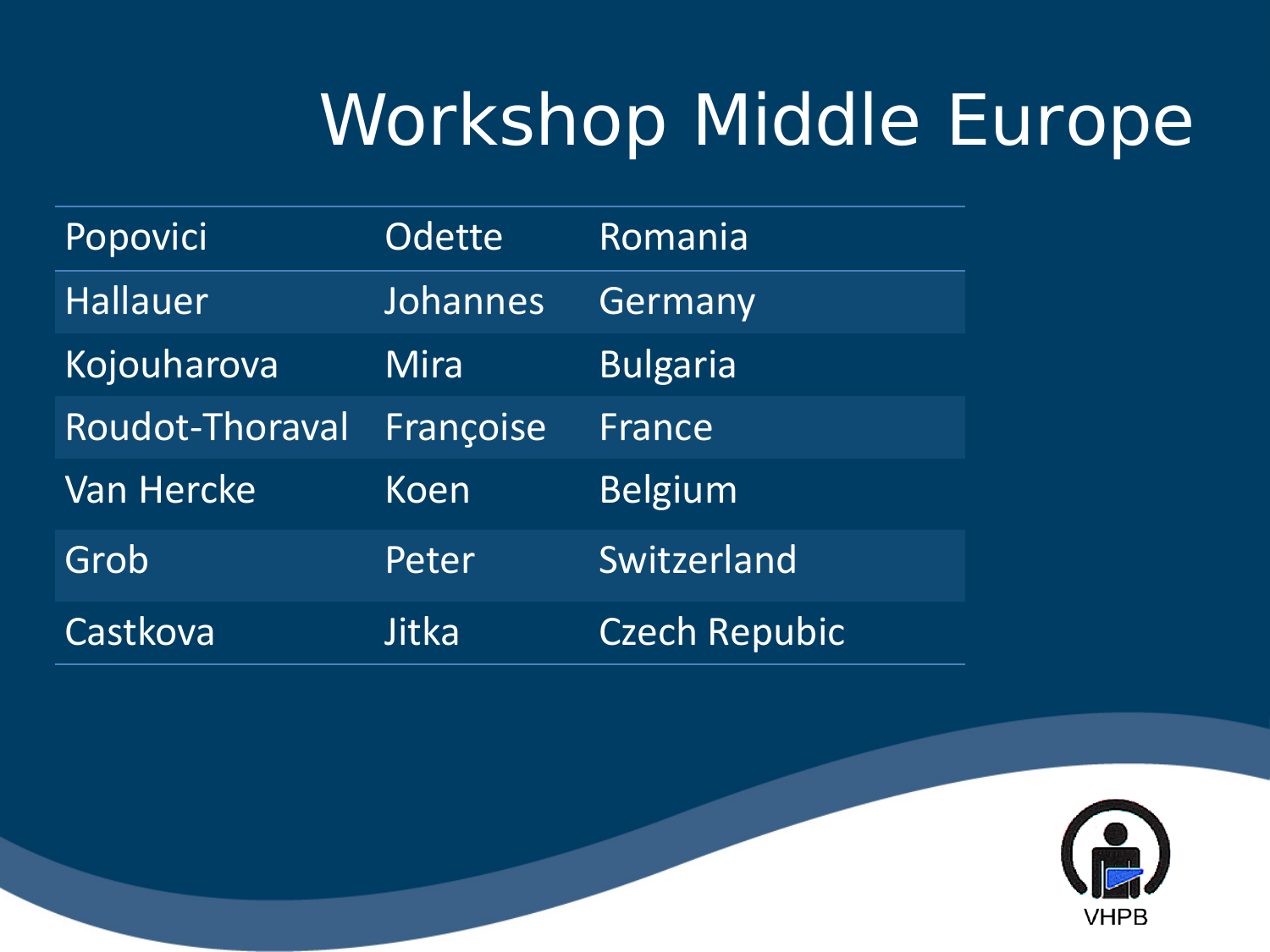- Maintain attention for primary prevention while discussing screening/treatment/cure
- Attention for defined risk groups
- Solve the price issue for access to treatment (even for rich countries)
- Comprehensive strategy for HCV screening
- Surveillance data quality
- Sustainability of programmes

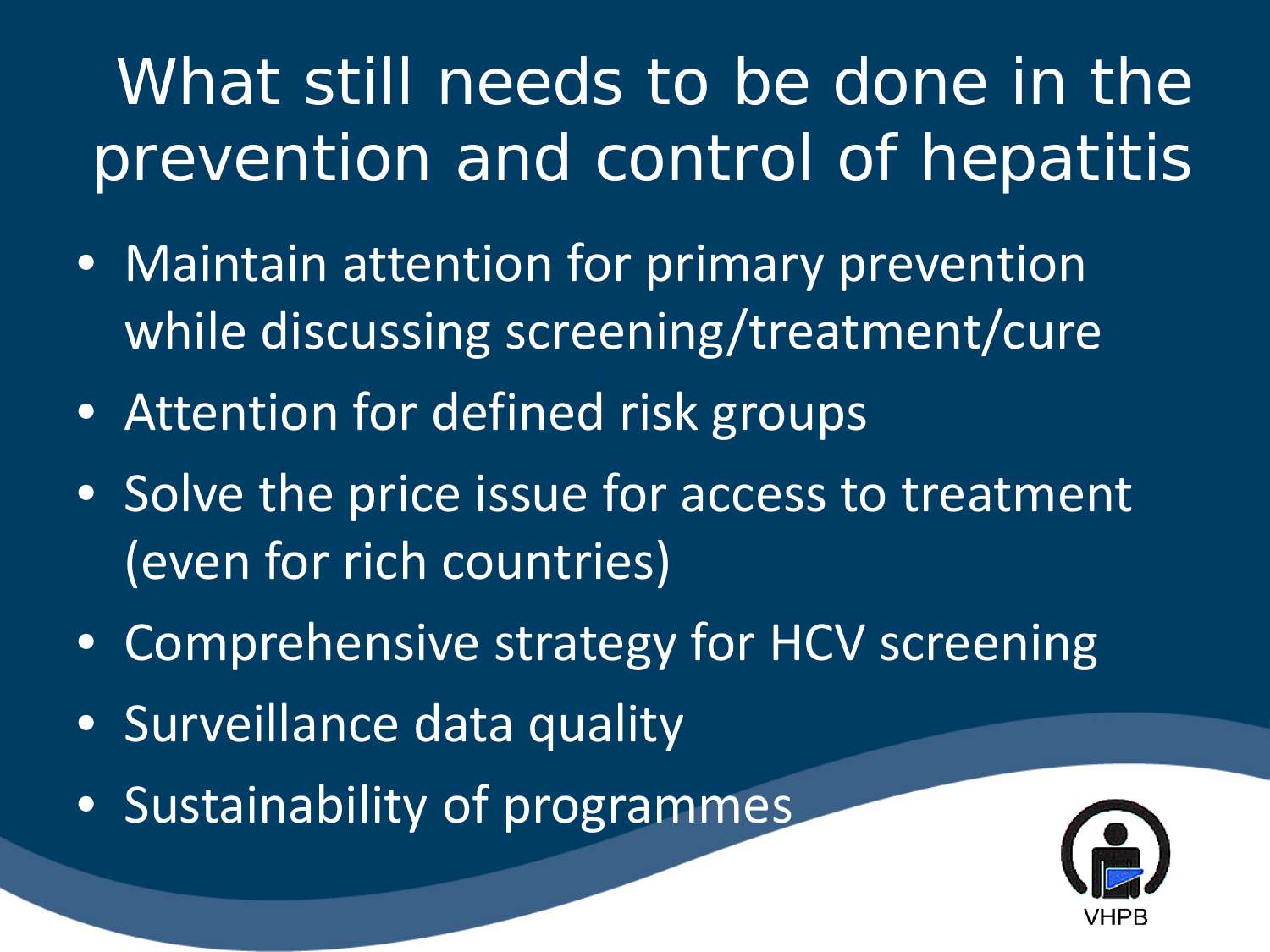- Maintain attention for primary prevention while discussing screening/treatment/cure
	- Treating patients does not offer immunity to population (HBV)
	- Harm reduction
		- Prevent transmission to susceptibles from infected persons ! Not only viral hepatitis related
	- Health promotion approach
		- $\bullet$  Importance of primary prevention  $\rightarrow$  lifestyle changes
		- Better distribution of risk in the population  $\rightarrow$  will have any beneficial effects for many "vertical" programmes
		- Better control comorbidity issue

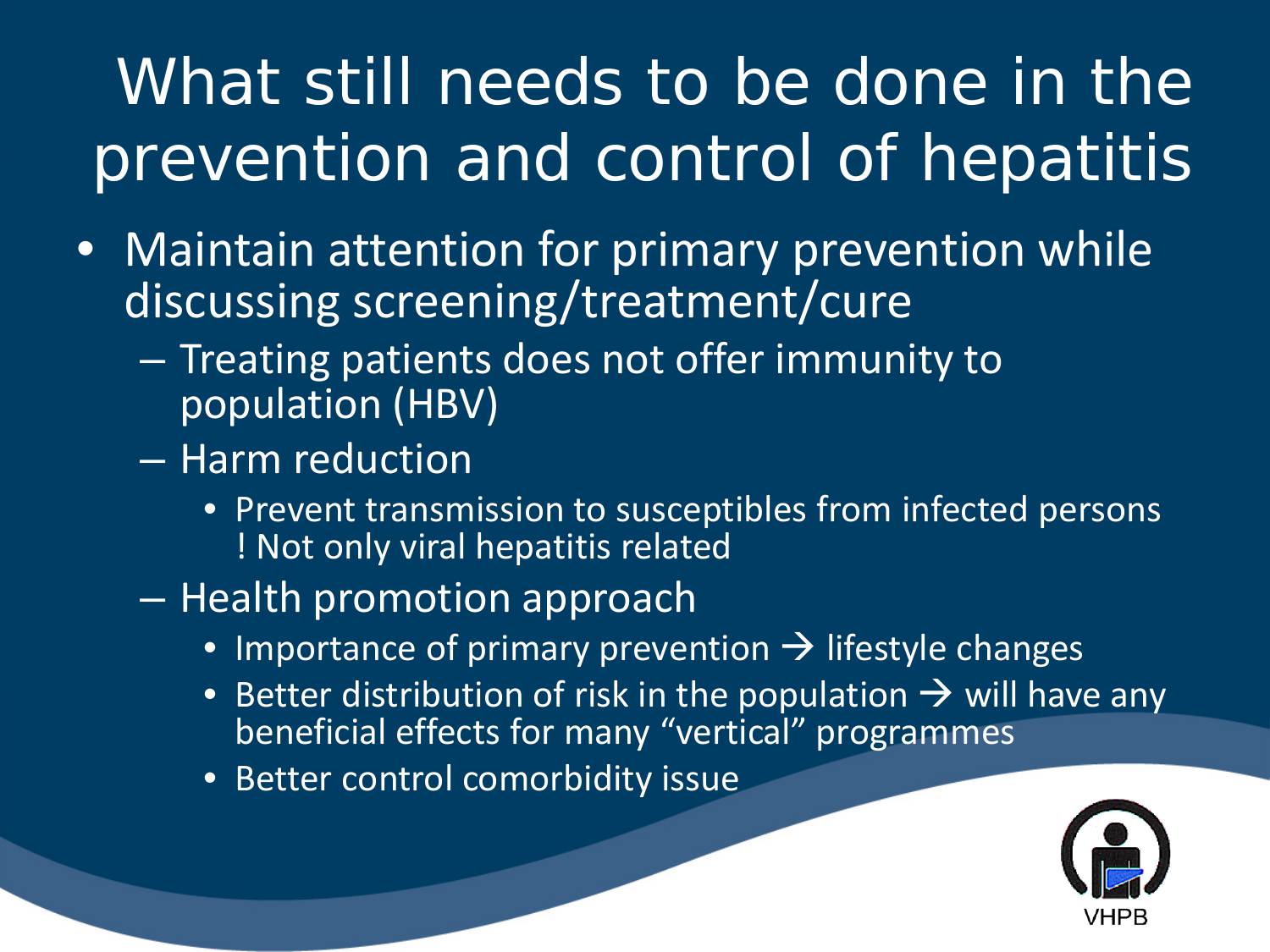- Attention for defined risk groups
	- Prisoners
	- IV drug users (PWID)
	- Migrants (eg Roma population)

Need for a comprehensive strategy to offer health care services (access), including prevention/screening

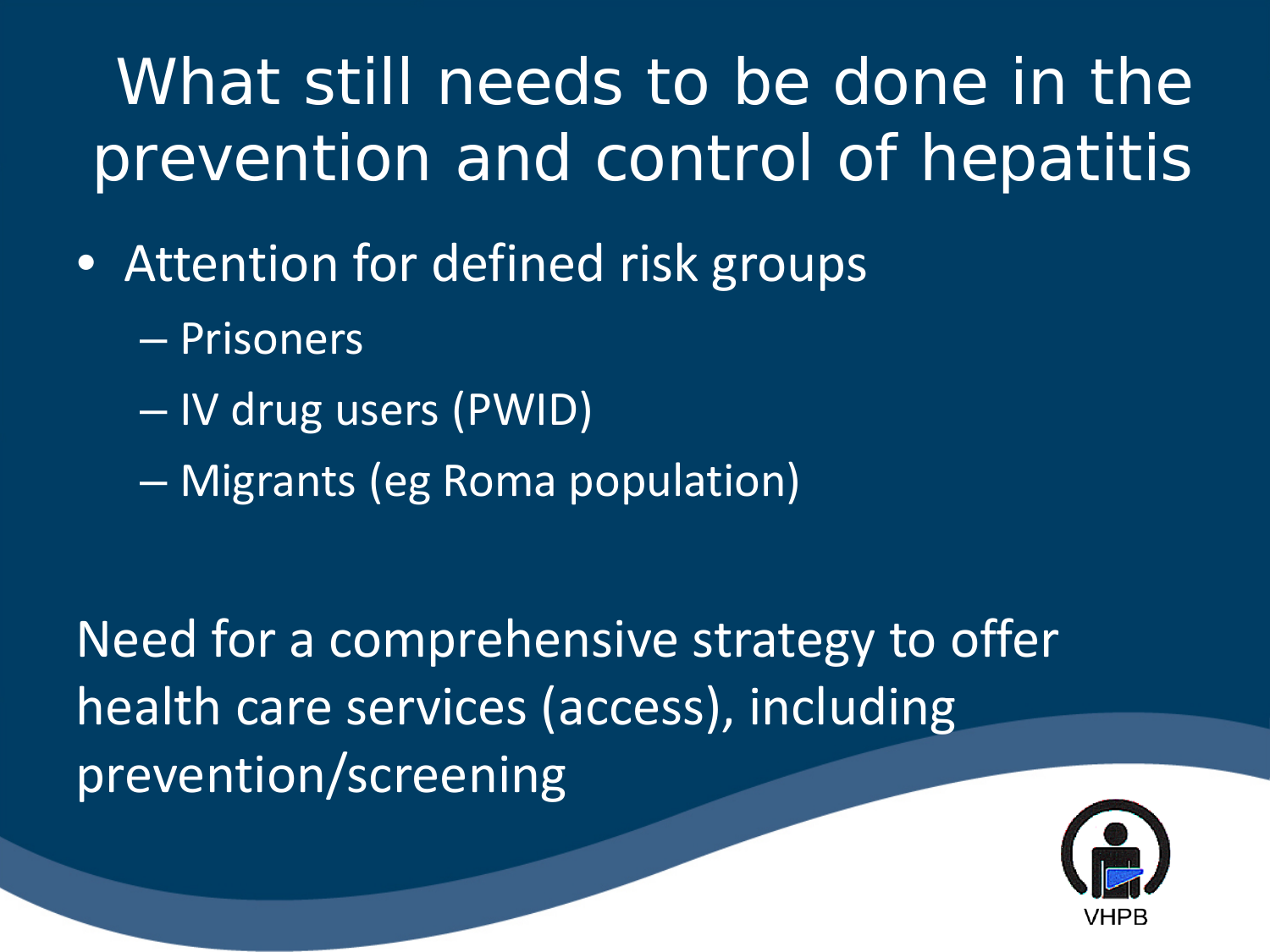- Solve the price issue for access to treatment (even for rich countries)
	- Need for prioritization
		- What about HIV coinfection? Treatment effectiveness not affected
	- Awareness for (in)equity  $\rightarrow$  access to treatment
		- Those in clinical trials are the "happy few"
		- Drugs are (theoretically) available, but not reimbursed
		- Patients to "show their dedication/good will" to start treatment?

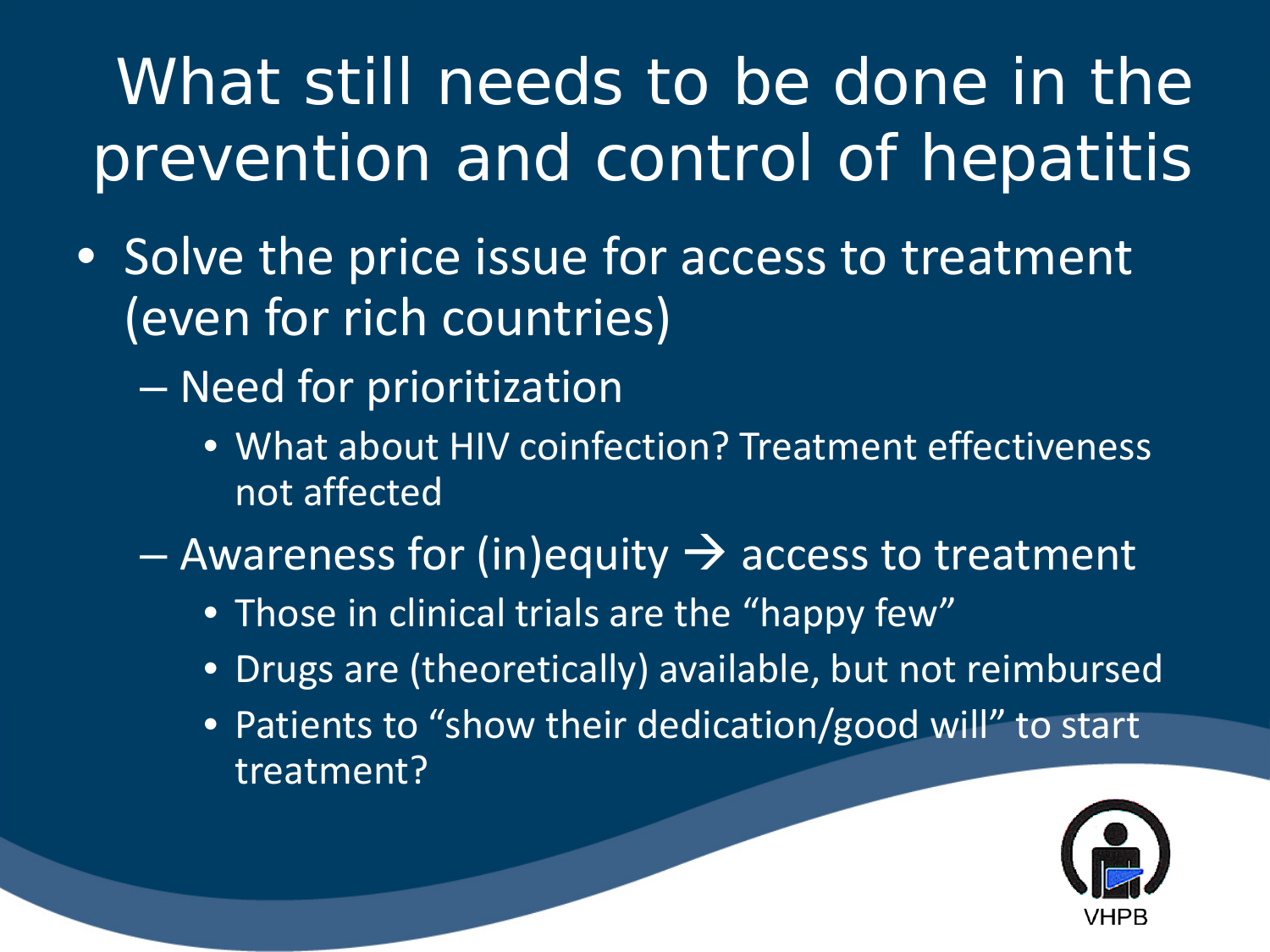- Comprehensive strategy for HCV screening
	- What can you offer to the newly discovered patients?
		- Treatment? To whom (not)???
		- Counselling / information  $\rightarrow$  inform them beforehand that this may be all they will get
		- HBV vaccine?

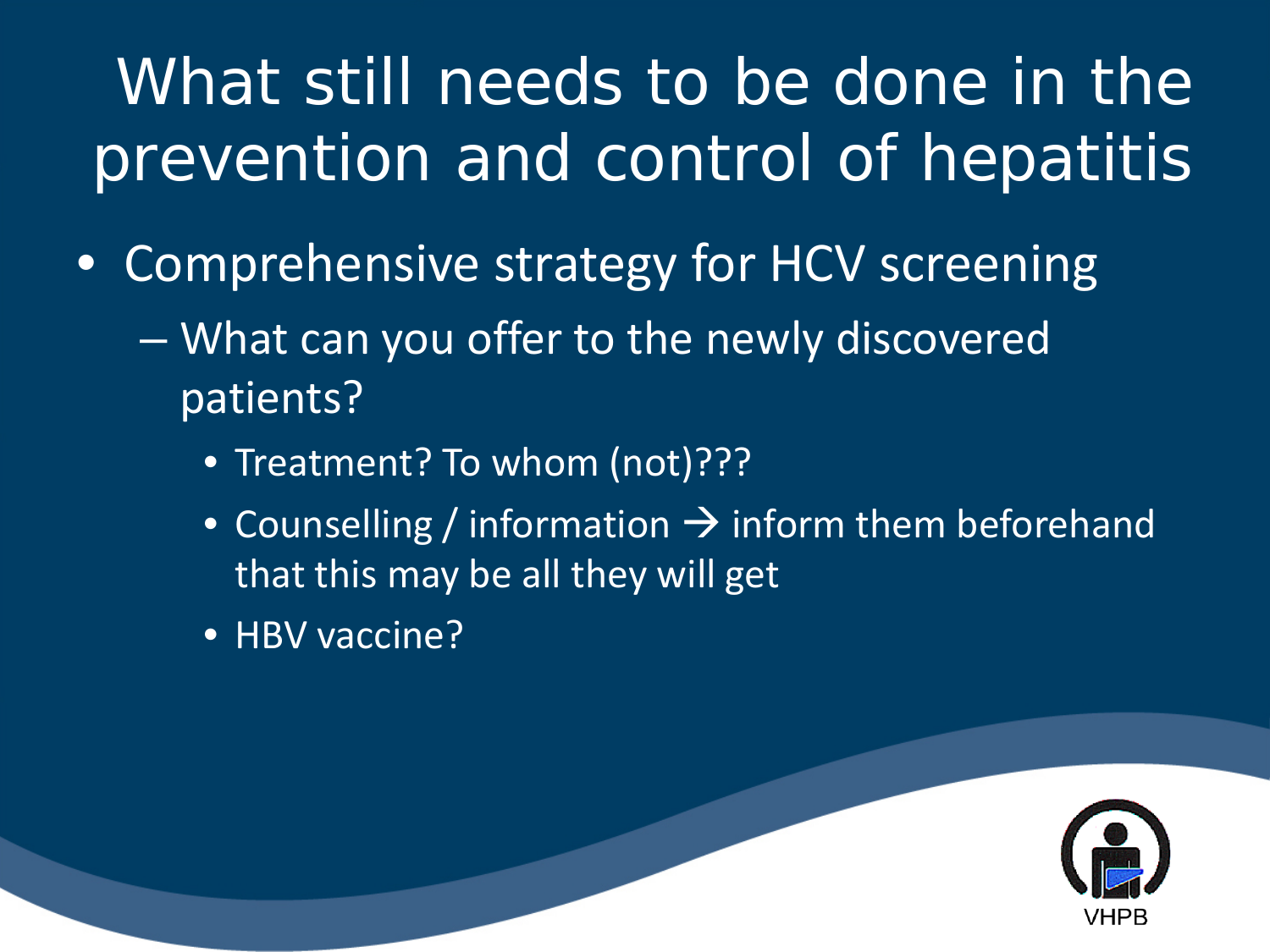#### • Surveillance data quality

- Case definitions
- Surveillance for chronic hepatitis

• Sustainability of programmes – Continuous availability of vaccines/drugs/syringes/…

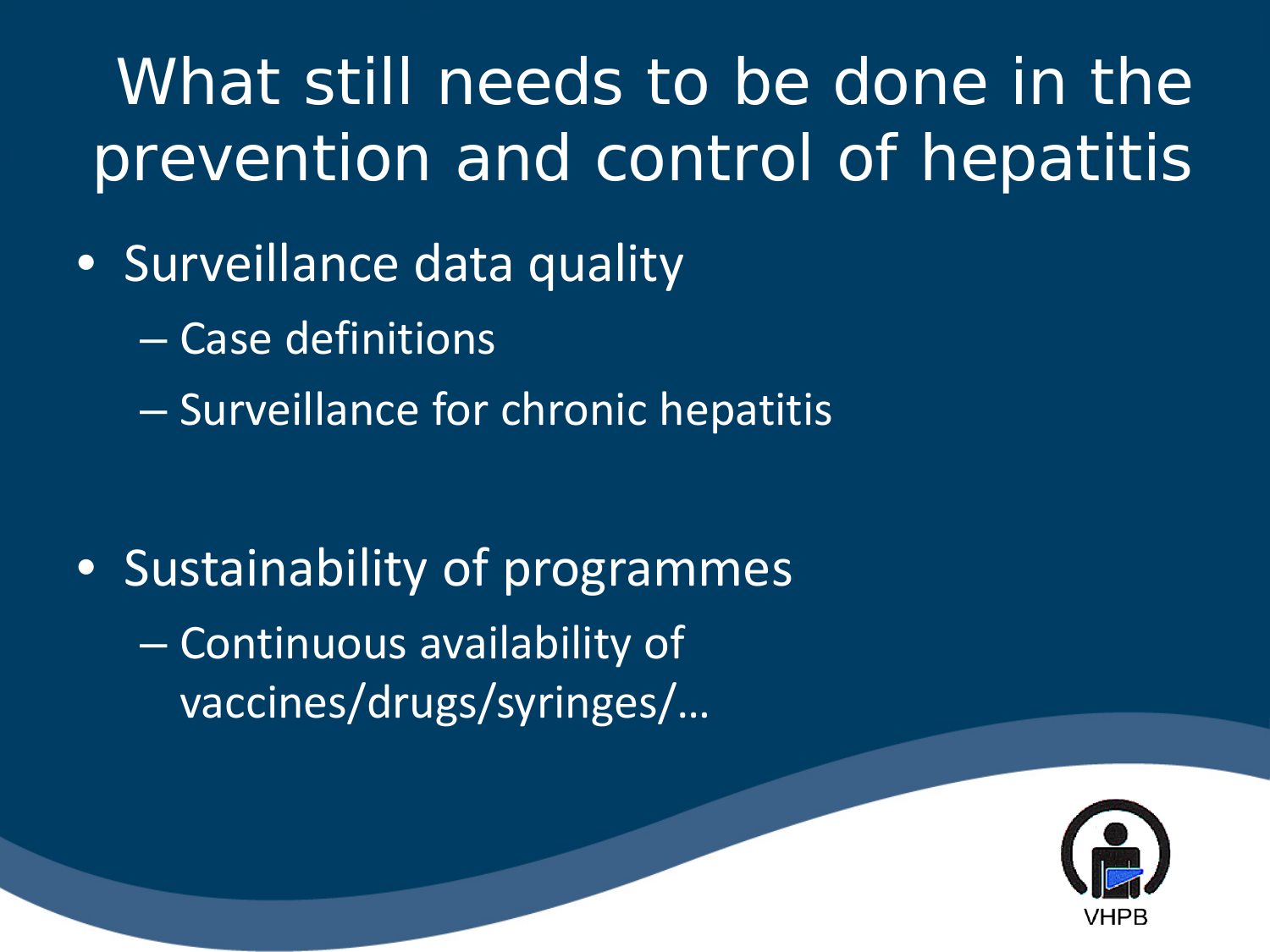What do you expect from the international organisations (1)

- Coordination of data collection (serosurveys)  $-$  ESEN III (VPD + hepC)  $\rightarrow$  coordinate the timing/funding
- Set standards / define minimal requirements / develop tools to assist countries  $-$  Indicators  $\rightarrow$  monitoring
- Focus on the implementation/functioning rather than on the planning/writing